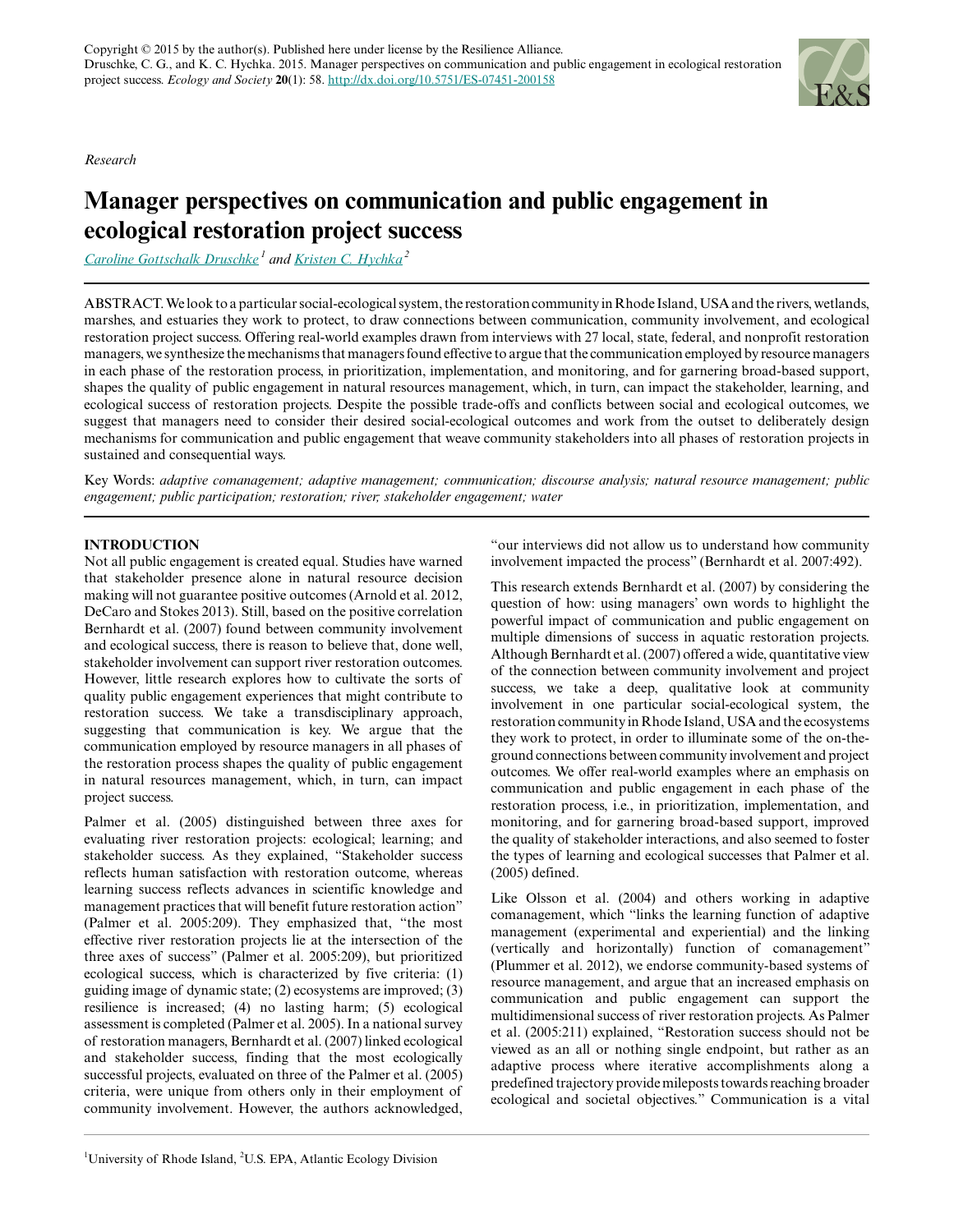component of this adaptive process and should serve as an important management practice in the restoration toolkit. For restoration projects to achieve the widest suite of lasting successes, the restoration community needs to start talking about talking: sharing their successes and failures; highlighting their sophisticated sense of communication as something beyond oneway delivery of content; integrating communication goals and activities into adaptive management frameworks; and sustaining a community-wide discussion about listening, response, and engagement as supporting multiple aspects of project success. We hope to open that conversation here.

## **LITERATURE REVIEW**

Our work extends a growing conversation in this journal and elsewhere about public participation in scientific research and environmental decision making. In an early review article, Stringer et al. (2006) explored the connection between participation and adaptive management in existing literature, urging a flexible and situated approach to public engagement. Subsequent work has been both celebratory (Barreteau et al. 2010) and critical (Turnhout et al. 2010, Arnold et al. 2012), with several articles providing conceptual frameworks for public participation in scientific research (Shirk et al. 2012) and institutional fit (DeCaro and Stokes 2013). Related work in adaptive comanagement explored similar territory, examining themes like public engagement, governance, and institutional capacity (Plummer et al. 2012, 2013, Smedstad and Gosnell 2013). These authors balance ethical and practical arguments to highlight the social aspects of social-ecological systems and explore the devolution of power from natural resource managers to invested public stakeholders.

Likewise, a handful of studies specific to restoration science and management has foregrounded the potentially useful consequences of engagement for restoration practice. Beyond Bernhardt et al. (2007) and their finding of the connection between community involvement and ecological success, Gross and Hoffmann-Reim (2005) contended that ecological restoration offers opportunities to involve the public in science, while Gobster and Hull (2000) focused on involving the public in setting ecological system-level targets for restoration. Meanwhile, Clewell and Aronson (2006) criticized the common technocratic approach to planning and implementation for precluding opportunities for public support of restoration.

Public participation has begun to receive increased attention in natural resources literature, with a variety of related papers addressing public participation efforts from the perspectives of stakeholders (Brewer 2011, Muro and Jeffrey 2012, DeCaro and Stokes 2013), policymakers (Huitema et al. 2010), and scientists (Davies 2008, Besley and Nisbet 2013). The field has also seen the introduction of useful and widely used typologies of public participation in scientific research (Shirk et al. 2012) and public engagement (Rowe and Frewer 2005). However, little if any research has explored manager-specific perspectives on public engagement. Meanwhile, mentions of communication in the restoration literature remain largely in the realm of content delivery, like Rowe and Frewer's (2005) category of "public communication" in which "information is conveyed from the sponsors of the initiative to the public" (254), and lack contextual perspectives of "deep communication" as an iterative, deliberative

process that features sustained engagement and response (Gross 1994, Druschke 2014).

## **METHODS**

Restoration managers are the glue that binds ecological, stakeholder, and learning successes. In the face of regulatory and financial constraints, managers negotiate on-the-ground decisions and serve as liaisons between ecological and social demands. With their technical and procedural experience and expertise, there is much to learn from managers' big picture perspective on the current state of restoration practice and the role of communication and public engagement in that process. We work here to highlight their voices.

Our study centers on the state of Rhode Island, the smallest (1212 square miles) but second most densely populated U.S. state. Its longest river is shorter than 50 miles, but the tiny state boasts 384 miles of tidal shoreline. Despite its size, there are a range of land uses and long, storied histories in most of its basins.

In summer 2013, we interviewed 27 local, state, federal, and nonprofit managers as part of a team from the U.S. Environmental Protection Agency's Atlantic Ecology Division developing an ecosystem services indicator approach for prioritizing freshwater wetland and buffer restorations. We investigated three research questions: (1) How do managers characterize their interactions with the public in restoration efforts? (2) How do managers approach public communication in different phases of the restoration process? (3) How do iterative communication processes between managers and stakeholders encourage self-reported success?

To recruit participants who would offer a wide variety of perspectives on aquatic restoration projects from a variety of institutional and geographic positions, we used a combination of heterogeneity and nonproportional quota sampling (Patton 2002, Oliver 2006, Lindlof and Taylor 2011). Heterogeneity sampling encourages the inclusion of a broad spectrum of views and opinions on an issue, while nonproportional sampling ensures that even small groups (defined, in our case, by institutional affiliation and freshwater/saltwater) are well-represented in the sample. Colleagues in the restoration community helped to identify an initial list of potential interviewees that included highprofile managers and organizational representatives, and we added names to the initial list through snowball sampling (Lindlof and Taylor 2011). We ranked potential interviewees from highest to lowest priority based on their prominence in restoration activity in Rhode Island and their ability to represent an otherwise untapped institutional or systemic view. We worked our way down that list, emailing multiple interview candidates in weekly clusters to schedule meetings, and stopped interviewing when we reached information saturation (Guest et al. 2006). We spread interviewees across institutional levels (municipal, state, federal, or nonprofit) and freshwater or saltwater restoration foci, and we talked with both men and women, who ranged in age from  $\sim$ 35 to  $\sim$ 75 years old (Table 1).

All but 2 of our 27 semistructured interviews were conducted faceto-face with participants. Interviews were 41 to 138 minutes long (mean of 79 minutes). We followed a predetermined interview script built from local knowledge and related research (Gobster 1998, Lindlof and Taylor 2011, Druschke 2013), but we welcomed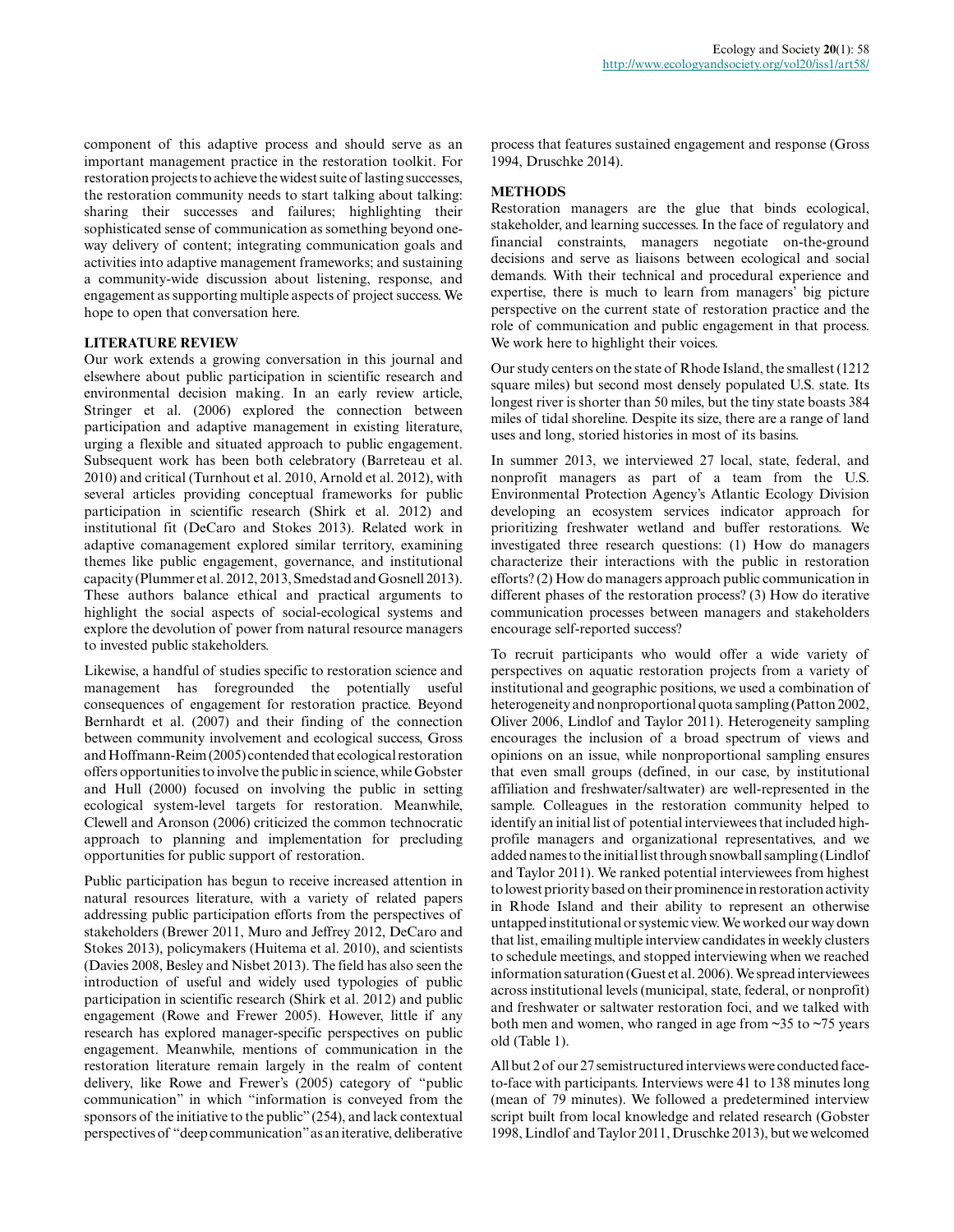participants to pursue paths of conversation that interested them. All interviews were audio recorded, and the audio recordings were sent to a transcription service for verbatim transcription. Returned transcripts were checked against the original audio recordings for quality assurance (average 99% accuracy). Transcripts (2136 minutes; ~750 pages) were imported into NVivo 10 software for coding and analysis.

**Table 1**. Characteristics of individuals in the restoration community interviewed for this study, including gender, freshwater and/or saltwater focus, and organizational affiliation.

|                   | Gender                                            |    | Ecosystem<br>Focus |                    | Organizational Type |   |   |  |
|-------------------|---------------------------------------------------|----|--------------------|--------------------|---------------------|---|---|--|
|                   | Female Male Fresh- Salt- Non- Local State Federal |    |                    | water water profit |                     |   |   |  |
| Total<br>Managers | 11                                                | 16 | 23                 | 13                 | 10                  | 4 | 6 |  |

The authors took a content analysis approach (Montello and Sutton 2013) to the interview data, attending to the significant impacts of language and communication on natural resource management in participants' descriptions (Arnold et al. 2012, Jørgensen and Renöfält 2012). As Arnold et al. (2012) suggested, "Discourse is powerful; it is used to both understand and influence social-ecological systems." Therefore, with an eye to discourse and communication, and building in part from Gobster's (1998) work on public perceptions about the Chicago River, we developed an exhaustive code based on themes identified in the literature (deductive), as well as themes grounded in the transcripts (inductive). We met with our wider research team periodically, first to identify the most interesting and relevant themes emerging from initial transcripts and check the qualitative reliability of the coding scheme (Gibbs 2007), and later for peer debriefing to check the qualitative validity of our analysis (Creswell 2014). Although qualitative accounts are open to multiple plausible interpretations, to further validate our findings, we relied on triangulation (hearing similar accounts of the same restoration projects from multiple interviewees, as well as agreeing on interpretations between multiple researchers), considering negative case analysis (revising interpretations based on new evidence), and spending prolonged time in the field (conducting research over the course of a summer but continuing participant observation in the community over the course of multiple years; Lindlof and Taylor 2011, Creswell 2014).

The data that we include here was coded under the major heading "public engagement" and the subheading "models of public engagement," as well as the codes "prioritization," "implementation," "monitoring," and "broad based support for restoration." As we present passages from and analysis of those transcripts, for reasons of confidentiality in this small, highly networked state, we attribute all quotes to the generic term "Manager" followed by a sequential number referring to each individual. We employ the pronouns "she" and "her" for all interviewees.

#### **RESULTS AND DISCUSSION**

In the context of adaptive management, we asked interviewees to describe several restoration projects from inception to conclusion.

They offered many examples of innovative ways to collaborate with each other and with community members in the face of aquatic restoration challenges, and highlighted creative interactions with public stakeholders that were employed to achieve the sorts of stakeholder, learning, and ecological successes that Palmer et al. (2005) pointed to.

Conducting independent assessments of project success was not within the scope of this study, and we are well aware of the ongoing debate about what constitutes restoration success in the first place (Zedler 2007, Jähnig et al. 2011, Wortley et al. 2013, Nilsson et al. 2014). Despite the possible mismatch between measurable objectives and manager perceptions of success (Bernhardt et al. 2007), as well as managers' tendency to over-report success (Sabatier et al. 2005), we suggest there is value in listening closely to managers as they describe successes (and failures, the subject of a future paper), even if they may be overstated. Our sense is that a deep, rich look into managers' self-described work, especially as it relates to communication and community involvement, reveals important strategies and commonalities that can serve as a foundation for future study into clearer links between particular communication approaches and quantified stakeholder, learning, and ecological successes. Instead of evaluating projects as successful or unsuccessful based on managers' self-reported assessments or independent criteria, we looked to the specific details captured in their stories of success as illuminative foundations for future research, as well as instructive lessons for current restoration practice.

As restoration managers talked about their work, particular communication and engagement strategies that worked to support project success emerged from examples in four phases of the restoration process, including: prioritization; implementation; monitoring; and creating broad-based public support for restoration.

#### **Prioritization**

In the realm of prioritization, Manager 1 described a state initiative to involve members of the public in identifying buffer restoration sites in one urbanizing river basin. On this particular project, there was not enough funding to do site scoping, so the state organized a series of meetings to invite public input, assuming that recreational users of the river in question would be familiar with buffer areas in need of attention. She recounted:

*People would go to different locations in the watershed, hold public meetings, pass out site nomination forms. […] And we'd ask people if they knew of areas that [were degraded], and we got somethin' like 150, 160 [sites] from those workshop nomination forms. And then every one of 'em the consultant went out and visited and did an analysis on it. […] So that nomination process counted for well over 90% of the projects that came outta that project, because what they realized was that the money that they had available to do the project wasn't enough to do the scientific recon for the level that needed to be done to get to the type and the number of projects that we wanted to get.*

Manager 2 took an even more expansive approach to prioritization, starting not with nomination forms but with blank maps, and emphasizing the importance of inviting input from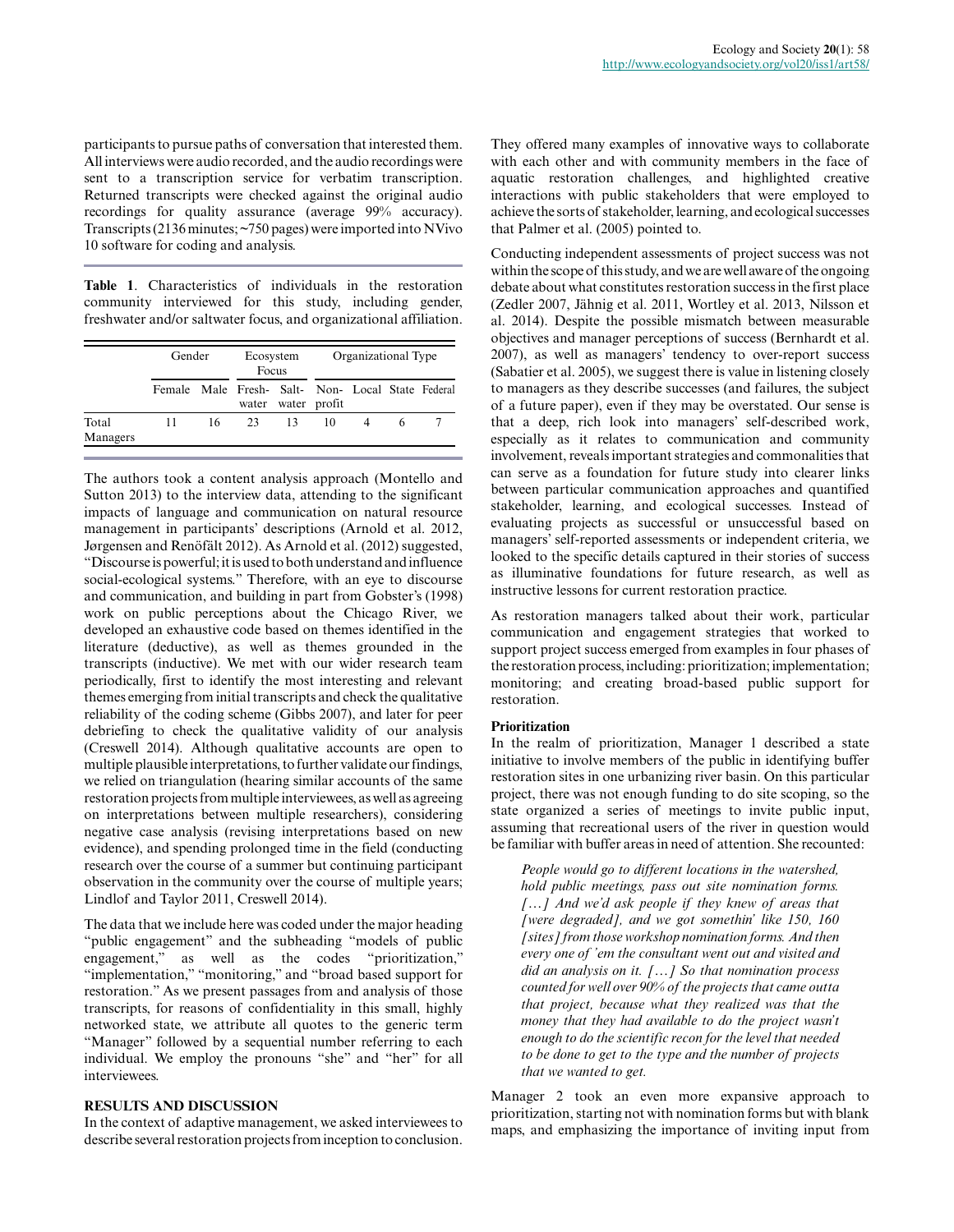community members without making promises that might be difficult to keep. This, she explained, was key to establishing credibility. In her early days of working with what would later become a prominent watershed group in the state, Manager 2 spent a full year attending community meetings as an interested listener before presenting her project and engaging community members in the process of determining what might happen along the river corridor in question:

*I saw how bureaucracies sort of imposed their way. And I decided to do the exact opposite. So we went into meetings with blank maps. We didn't go in with a plan. And we went in and we told them we don't have any moneycause we didn't-and we're not saying we're going to do anything for you. We're just saying we don't like the way this thing looks and if you could change it what would you do? And so I think we established a certain amount of credibility because we didn't go in promising something we couldn't deliver. We went in telling them we don't think we could deliver but, you know, if we could… what would happen?*

Manager 3, the head of a major watershed organization, described a somewhat more hierarchical approach from Manager 2, but one that still positioned community members to play central roles in defining the group's agenda. Like Manager 2, Manager 3 thought that inviting input was important for the sake of directing their work, and that it also mattered for the group's ongoing reputation in the community to be seen as smartly spending money in a way that at least partially reflected the community's desires:

*As the official stewards of the watershed we kind of have to set the agenda. We are the experts and people look to us to be the experts 'cause we're the ones who are working on [the river]. But we wouldn't have known what to work on if we didn't ask, 'What's important? What's important to you?' We always still ask that question: 'What's important to you?' For example, we're tryin' to figure out what to do with a [particular] earmark. We have a lotta projects in mind. And we don't wanna do the wrong thing. […] We don't want somebody to say to us, 'Hey you wasted all that money. You had this money and what did you do really?' We want them to say, 'Hey, thanks for listening to us. We're so glad that you chose that project. ' So we do have to go out and seek the right people's ideas and voices to help us steer our direction but if we don't have something to start with it's impossible.*

As she later explained, those open lines of communication between the watershed group and the community at large played a role in their funding success, with funders looking for and rewarding these rich community connections. She described one stage of a river restoration project in the watershed as follows:

*They did all these charrettes, these community charrettes, where they had planners and designers drawing what people were saying. And making plans. And it's important to have that piece because then you can go to a funder and say, 'Look, here's a plan. This is how much it's gonna cost. This is the difference it's gonna make. And here's the people who it's gonna be affecting.' And we had all this input. You've got it documented 100 people want this*

*and that's what makes a difference. […] It does take that kinda legwork and partnership. And, you know, when you get that kinda groundswell, it's sort of unstoppable after that.*

Managers 1, 2, and 3 pointed to these instances as smart strategies for getting restoration work done. They also pointed to them as restoration success stories that brought clear advances in both stakeholder and learning success where, "Stakeholder success reflects human satisfaction with restoration outcome" and "learning success reflects advances in scientific knowledge and management practices that will benefit future restoration action" (Palmer et al. 2005:209). These advances resulted from managers talking with and listening to the communities affected by their projects, approaching communication as a multidirectional act.

Although gains in ecological success, as Palmer et al. (2005) defined it, were less direct, these exercises did gather information that could contribute to both the guiding image of dynamic state and to preproject ecological assessment. In Manager 1's example, members of the public were able to identify sites that were good candidates for restoration, and, with the help of the consultant, that work was actually carried out on several sites, contributing to ecosystem improvement. In that case, in particular, public meetings had a positive impact because they were held early in the process and managers were open to citizen input guiding site selection. The move to rely on local knowledge, rather than a formal prioritization process, saved money that was then put directly into restoration, contributing to ecosystem improvement via stream buffers planted on an increased stretch of the river.

#### **Implementation**

Beyond prioritization, some interviewees focused on the necessity of engagement with the neighboring community to receive approval to implement projects on both private and public land. Many managers pointed to a particular dam removal in the state as one such example. In Manager 4's view, sustained presence was the key to success in that project:

*You just have to be there. […] In that case, for one thing, Manager 5 lives near there. So she knew a lot of people and she connected me with a lot of people. And then […] I just got to know [a waitress] in the coffee shop and she was really into it. And she ended up doing a lot of outreach for us 'cause she knew everybody in town. […] And we're still friends, you know? […] You have to cultivate some people, like the guys who own [the local] garage. […] And it's like right next to the dam. […] We needed access through their property to do the project. I just started going there. […] I'd just like go there and talk with [the mechanic]. And he would be like under a car with his cigar like with a cutting torch cutting an exhaust system off or whatever. And he'd like roll out to say hi. And I just had to like go there, and you just have to sort of build credibility with people. And they ended up being awesome partners on the project.*

Again, cultivating a relationship by opening a dialogue was key to building credibility, and that credibility was essential to implementation of this project and others. Thanks to the ongoing efforts of Manager 4 to communicate and cultivate a relationship with the garage owners, the owners ended up letting construction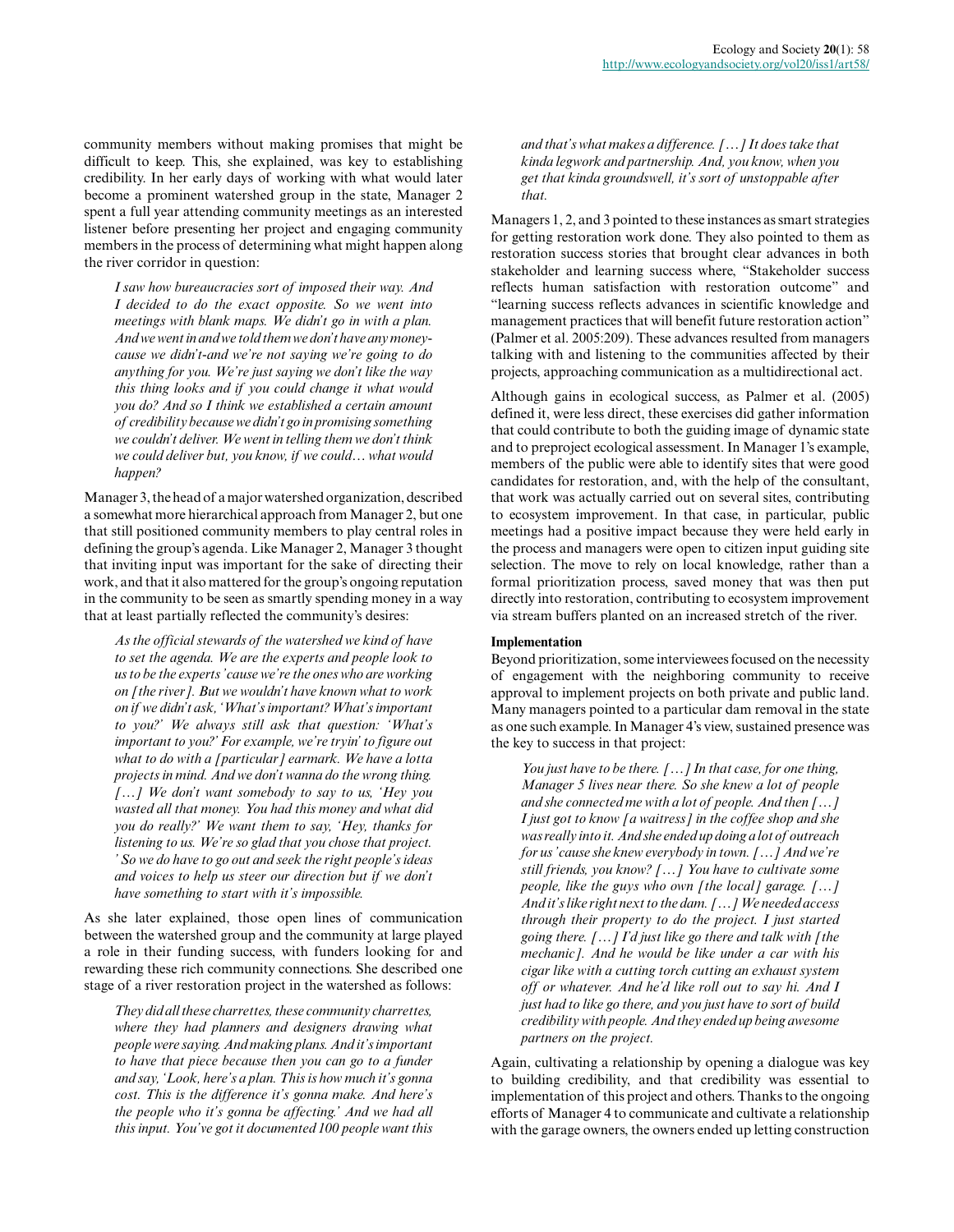crews access the dam from their property. By all accounts, this dam removal would not have happened otherwise, and it prompted ecosystem improvement (i.e., allowing increased habitat connectivity for river herring, *Alosa pseudoharengus* and *Alosa aestivalis*, and American shad, *Alosa sapidissima*) and increased the resilience of the system (i.e., eliminating the need for dam maintenance), without causing lasting harm (i.e., preventing the release of contaminated sediment into the system). In that case, project managers have confirmed those impacts through extensive pre- and postproject ecological assessment.

Manager 6, likewise, pointed to the significant role of community members, and of restoration managers sustaining close relationships with community members, in making projects happen. As a representative of a strong and effective watershed group in the state, she has a wide-ranging role that she described this way:

*Our role is not just to manage the money and to manage the projects, it's really to manage the local community and the cultural resources component, obviously in tandem with the lead federal agency and their Section 106 NEPA requirements. And it's hugely helpful. There isn't a day-especially when a project is on the ground-that the contractor doesn't have a local need, that the engineer doesn't have a local need, the funders don't have a local need, where you need that person that's in the community that knows the appropriate people to immediately go to to get an answer or to get assistance. […] Quite frankly it helps to have that warm friendly known face, whether you're outreaching to the community or dealing with decision-makers. It's not somebody from another municipality or a state agency or a federal agency that's not familiar with the-for lack of a better term, flavor of the area-there's an automatic level of trust before the project even starts that's already been built for years between ourselves and the constituents, which is hugely helpful in getting these projects to go forward, not only more quickly and more efficiently but at a lot less expense than it might typically be done through a outside sponsor.*

In interview after interview, managers pointed to the need to build trust through ongoing communication with community members; to keep them informed about projects and let them know about opportunities for involvement; to create opportunities for conversations early and often so that when crises arise, those sustained community relationships can ease and even enable project implementation.

#### **Monitoring**

In addition to prioritization and implementation, project successes resulted from public engagement in the critical but often neglected activity of monitoring. Just as Manager 1's example of soliciting recreational paddlers to identify potential buffer restorations emerged from a lack of funding, other managers described ways of engaging community members to get work done, such as project monitoring, that was typically cut from dwindling project budgets. Manager 6, for instance, described an elegant and cost-effective mechanism for including watershed residents in the process of monitoring and maintaining a buffer restoration:

*As the invasives started to work their way closer to the water, it was just a simple matter of pullin' 'em out, which was way more effective than the other measures to keep out invasive species. So we ended up spendin' a total of \$5,000 instead of \$72,000 on stabilization, and created a great little kinda like landowner ownership. […] We kinda educated [them] on what an invasive species is. […] [And we said,] 'Even though the project's done, we're not done. We may need to come back. We want you to give us your input if you see problems occurring, as well as us doin' our own recon work.' So it's a great way to kinda like really wrap everybody's arms around the projects for that long-term ownership and buy-in.*

In that case, Manager 6 had developed enough of a relationship with residents along the river in question that she had an intrigued if not willing audience. Community members were drawn in to the project because it tapped into their existing connections with the river, built an educational component onto their latent interests in the river's health, and empowered them to take responsibility for the project's success. Manager 7, involved in water quality monitoring efforts in the state, also spoke about the value of community-based monitoring but did so from a wider perspective:

*Typically with restoration projects there's not very often money to monitor afterwards. And so we don't necessarily know how successful a lot of these efforts are at least in terms of water quality. So having the volunteers out there can be really, really valuable and much more costeffective way of seeing any benefit.*

Indeed, the community-based project that Manager 6 described was a cost-effective way of seeing benefit: contributing to ecosystem improvement, while providing input for postproject ecological assessment. Although the invasive management project benefited from community members' participation in monitoring and maintenance, this mechanism of engagement had the overarching benefit of cultivating what Manager 6 referred to as "long-term ownership and buy-in." Involving community members in the monitoring and maintenance of this buffer restoration made them more supportive of restoration projects in the watershed more generally, connecting metrics of stakeholder, learning, and ecological success. Manager 7 spoke in similar terms about her work, emphasizing the importance of involving people over time in protecting local water bodies while providing much needed input about restoration project impact.

#### **Broad-based support for restoration**

This broad-based support for ecological restoration efforts was referenced by a number of interviewees who pointed to sustained communication with community members as cultivating the sort of public buy-in that leads the community to provide support for restoration efforts in person, in their communities, and at their polling places. Although sustained and responsive communication with community members can take an incredible amount of work, done well, it can produce transformative effects for communities and their waterbodies.

This sort of sustained and responsive communication was central to the work of many managers with whom we spoke. Manager 4, in particular talked quite a bit about this perspective. She described it this way: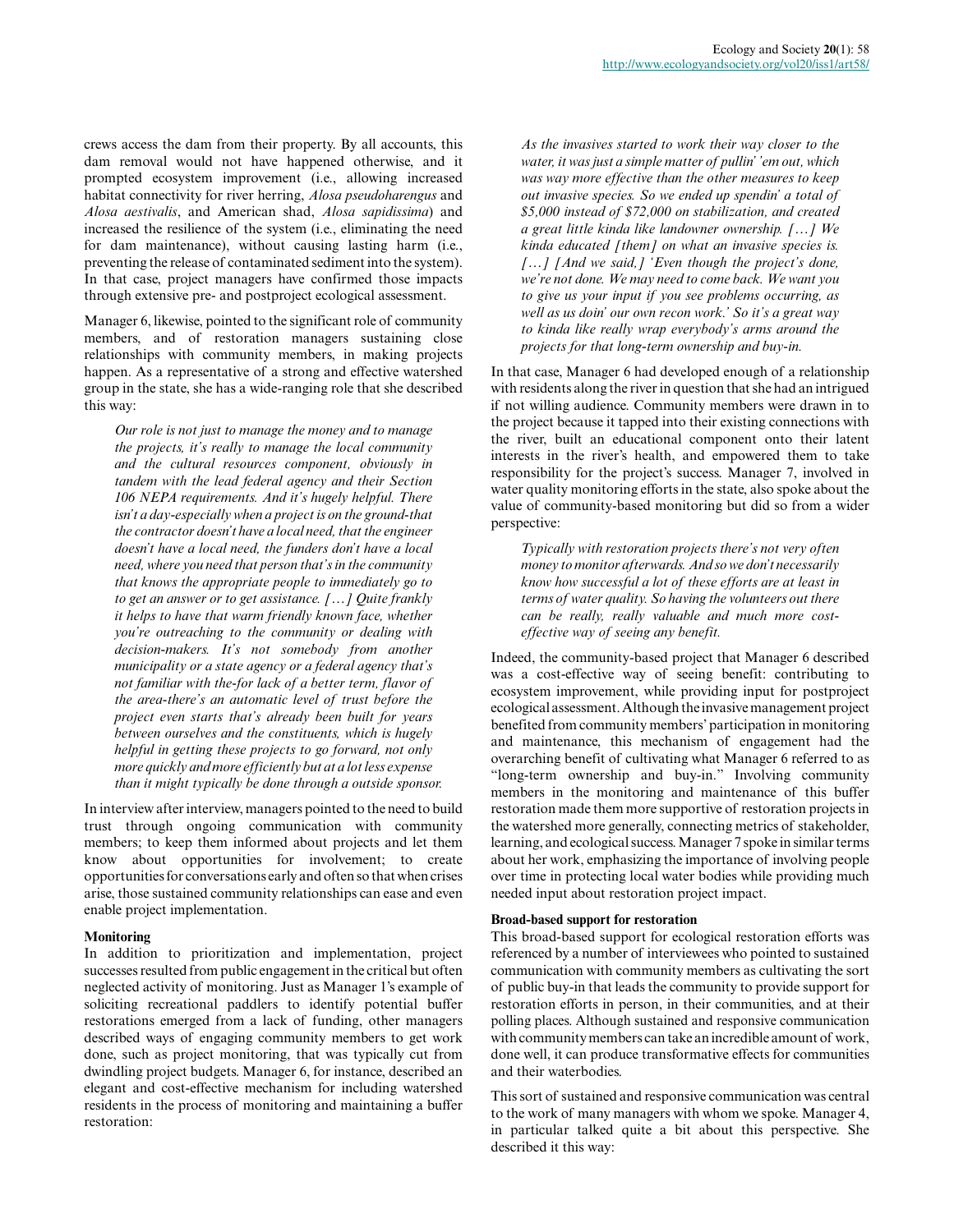*I probably in a lot of cases do a lot more public interaction and stakeholder cultivation than some other people might because it's essential to not just being successful in the projects, but being successful in a way that people can buy into.*

For Manager 4, the importance of long-term buy-in is an important management strategy, a key facet of adaptive management, and important to stakeholder, learning, and ecological success. Throughout our interviews, we heard managers refer to the importance of sustaining, and inviting community members to participate in, this ongoing conversation about ecological restoration, and we heard praise of managers who are especially talented in that regard.

Manager 8, for instance, a federal manager working primarily in coastal restoration, applauded the work of Manager 3, who works on freshwater issues at the other end of the state. In her discussion of her own efforts to involve children in educational activities that might attune them to ecosystem-based perspectives, Manager 8 applauded her colleague:

*Manager 3 has just done an amazing job of developing programs to get kids on the river, stewarding the river. I think that if you can give people a sense of ownershipand there's absolutely nothing better for somebody than to develop a sense of responsibility and ownership and pride around the whatever little bit of open space or wild areas or species that they have right in their backyard. Then that will transcend, you know, to everything else.*

The sort of work that Manager 3 and many other managers accomplished in the realm of communication and public engagement was praised by a variety of interviewees as enabling positive changes for Rhode Island's rivers. Crucially, much of this work seems to happen on the local level, involving sustained faceto-face relationships between restoration managers and the communities with whom they engage.

One restoration manager and community activist, Manager 9, nicely summed up the impact of this sustained approach to communication on restoration success. Over a multiyear campaign, Manager 9 educated community schoolchildren about the degradation of a group of urban ponds and created signage about the public health hazards of subsistence fishing. That first year, after educating students and helping them create threedimensional signage and costumes, she led a group of more than 100 schoolchildren and community members on a procession through the watershed:

*I remember [the head of the state agency that commissioned the signage] walking with me in the first procession. And he just said, almost shaking his head, he said, 'You know, you didn't give me what I asked for. You know, I wanted signs.' And by the first procession there were no signs. […] I hadn't had time to [print the children's designs] because I was all busy working with the kids doing the procession. So he said, 'You know, you didn't give me what I asked for, but you gave me what I wanted.'*

She had not yet delivered informational signage, but she had cultivated a creative, iterative mechanism of public engagement that delivered a smashing success at the level of stakeholder involvement. And that sustained presence, by many accounts, has been even more effective than the actual signage now posted around the ponds. Although community residents visiting the urban ponds can read the new signage prohibiting fishing there, it seems plausible that community residents learn more about the health of the ponds, their history, and the possibility for water quality improvements through the annual procession. Indeed, every year since 2007, an ever-larger group of community members has marched through the watershed in celebration of the ponds, with a number of positive consequences.

At the level of stakeholder success, participants have come together as a community, have learned about water quality and restoration, and have educated others about those issues. At the level of learning success, managers have learned novel strategies for communicating about water quality and engaging community members in restoration efforts, while gathering local ecological knowledge about the ponds' health and historical ecosystem function. Also, at the level of ecological success, widespread interest in the procession may have influenced the state's decision to begin remediation of a former manufacturing facility at the water's edge, contributing to ecosystem improvement, increasing resilience, and bolstering a level of public scrutiny that forebodes well for ongoing ecological assessment. This procession and other iterative communication projects like it have the capacity to contribute to stakeholder, learning, and ecological successes, but only if public communication and engagement begin to play a more central, deliberate role in the adaptive management of our aquatic systems.

#### **The central role of communication in ecological restoration**

Consistently, the sorts of positive experiences with community engagement described by restoration managers involved what we refer to as an iterative form of communication that features sustained listening, response, and collaboration. Iterative communication involves repeating loops of information flowing between managers and stakeholders, a socio-ecosystem focus, sustained listening, and continual adaptive response.

When employing this model of communication, managers engaged with community members over time: listening and responding to their ongoing concerns and input; soliciting critical information to cocreate knowledge; and working collaboratively toward project goals. This iterative view of communication captures more than simply the direction of flow of information between scientists and members of the public (Rowe and Frewer 2005). We use the term iterative to label instances where managers use communication to build long-term, flexible, responsive relationships with community members that supported the prioritization, implementation, monitoring, and broad-based support of ecological restoration projects.

Managers who employed iterative models of communication worked creatively to involve members of the public in their projects, to consider how members of the public could support ecological outcomes, and to build trust over time. Through public meetings, charrettes, nomination forms, personal relationships, monitoring programs, art events, and more, they did this to great effect.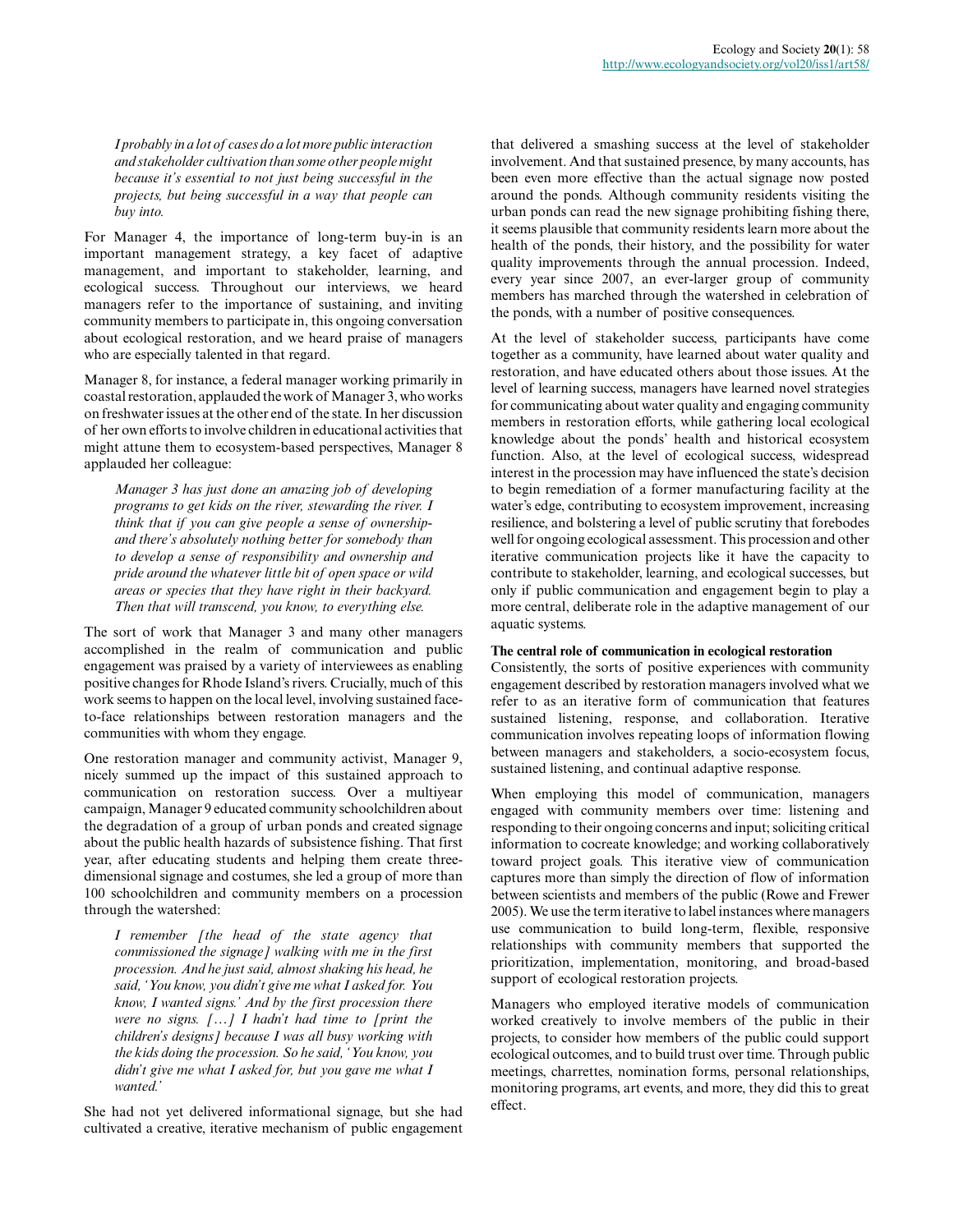## **CONCLUSION**

It is clear from our interviews that many managers already employ creative approaches to communication in support of public engagement in ecological restoration projects, deliberately or otherwise. However, as our interviewees stressed, managers get few chances to reflect on the work they do and even fewer chances to share those reflections with the wider restoration community. We highlight managers' perspectives on communication and public engagement here because there is too little discussion about their role in the restoration process. We want to emphasize that the deliberate design of iterative communication mechanisms is a vital component of the adaptive management process and can contribute to wide-ranging positive outcomes in social-ecological systems.

We acknowledge the challenge of institutional constraints and the unpredictable nature of funding and collaboration, but managers can use the work presented here to design outcomedriven restoration projects that achieve ecological, stakeholder, and learning successes. We suggest they might do that by building from a modified version of Nyberg's (1999) framework for adaptive management. We propose that managers can embed a more deliberate perspective on public communication in the practice of adaptive comanagement by working through a process that includes the following: setting social-ecological outcomes; coprioritizing projects with stakeholders; codesigning both restoration projects and iterative engagement mechanisms; coimplementing; comonitoring; coevaluating ecological, stakeholder, and learning successes; communicating about successes and failures internally and externally; adjusting methods and priorities; assessing problems; and resetting social-ecological outcomes (Fig. 1). Despite the possible trade-offs and conflicts between social and ecological outcomes, we argue that managers need to consider their desired social-ecological outcomes and work from the outset to deliberately design mechanisms for communication and public engagement that weave community stakeholders into all phases of restoration projects in sustained and consequential ways.

Communication plays a central role in determining the quality of public engagement in natural resources management, which, in turn, can impact the success of restoration projects. We focused on restoration managers' experiences with community involvement in aquatic restoration projects to provide real-world examples of communication and public engagement in prioritization, implementation, monitoring, and broad-based support that improved the quality of stakeholder and learning interactions and prompted the sorts of ecological successes that Palmer et al. (2005) described. Critically, we argue that attention to communication is a key component of adaptive management and that iterative communication can foster stakeholder, learning, and ecological success.

However, this is just a first step. Future research can continue to focus on manager perspectives on communication and public engagement in ecological restoration practice, and attend to project failures as well as successes. We hope this research will also invite future explorations that fuse qualitative and quantitative methods to explore more concretely the connections between iterative communication and stakeholder, learning, and ecological successes.

**Fig. 1**. Framework for incorporating iterative public engagement into the adaptive comanagement of natural resources (adapted from Nyberg 1999). This ideal model can be used as a guiding framework, even if portions of the process may be difficult to adopt because of logistical, chronological, and financial constraints.



In the meantime, we encourage managers and the agencies they work with to practice adaptive comanagement by designing deliberately for communication-based public engagement with restoration; designing with desired outcomes in mind; and communicating about design and desired outcomes with affected publics. We hope that managers will include community members in all phases of the visioning, design, and implementation of restoration projects. Thoughtful and sustained public engagement can contribute to many of the criteria of stakeholder, learning, and ecological success proposed by Palmer et al. (2005). The richest and most illustrative stories that restoration managers shared with us described community members contributing to the achievement of those goals.

When members of the public are positioned to offer sustained support of restoration efforts, the restoration community will be able to achieve the lasting ecological, stakeholder, and learning successes upon which the fate of our aquatic ecosystems depends.

*Responses to this article can be read online at:* [http://www.ecologyandsociety.org/issues/responses.](http://www.ecologyandsociety.org/issues/responses.php/7451) [php/7451](http://www.ecologyandsociety.org/issues/responses.php/7451)

#### **Acknowledgments:**

*First we thank our interviewees, whose experiences and efforts form the basis of this paper. We thank our anonymous reviewers and Walter Berry, Kate Mulvaney, Bryan Milstead, Jim Latimer,*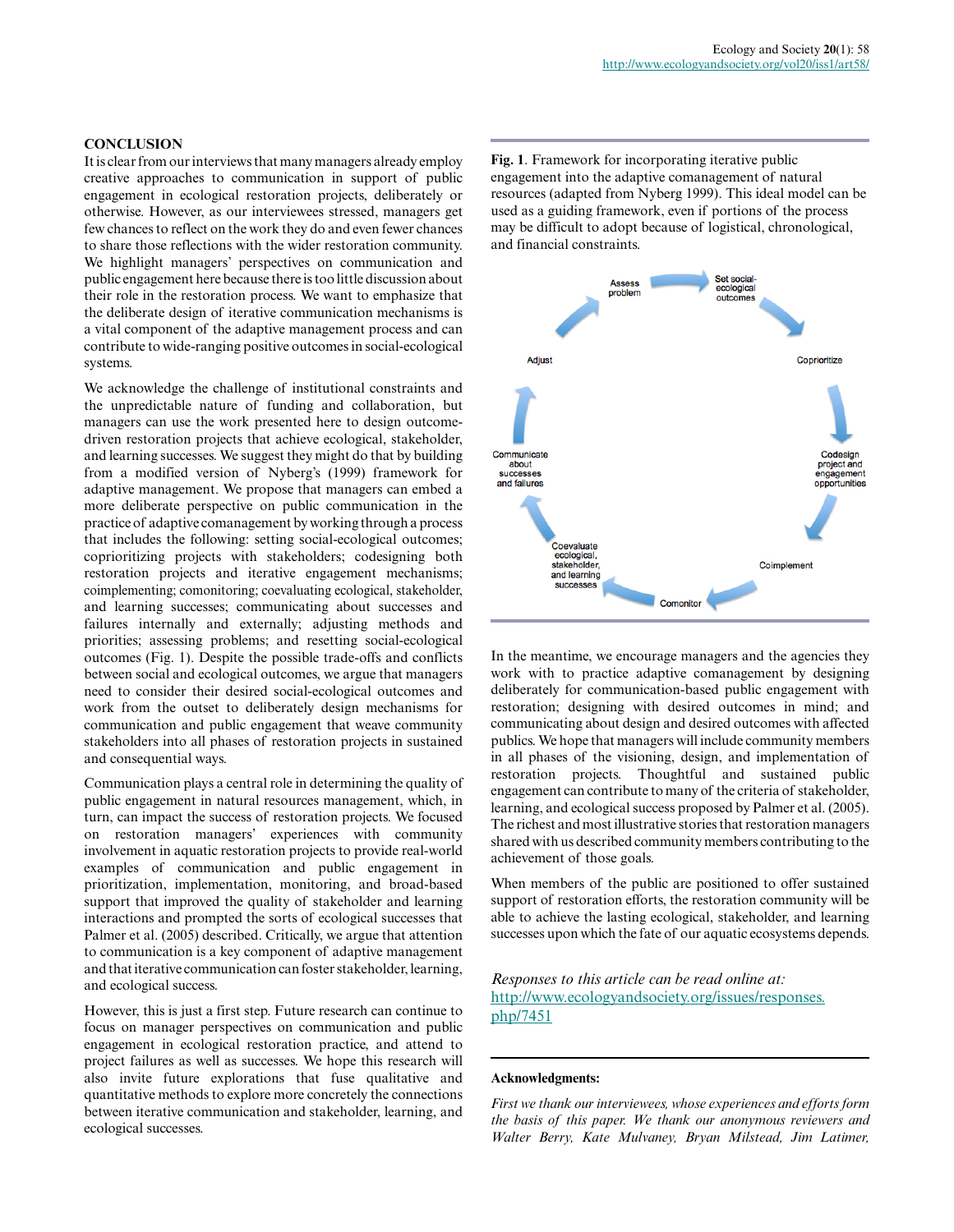*Marisa Mazzotta, Justin Bousquin, Claudette Ojo, Tim Gleason, and Wayne Munns for strengthening our manuscript through their generous feedback. This paper has not been subjected to US Environmental Protection Agency review. Therefore, it does not necessarily reflect the views of the Agency. Mention of trade names or commercial products does not constitute endorsement or recommendation for use. This contribution is identified by tracking number ORD-008938 of the Atlantic Ecology Division, Office of Research and Development, National Health and Environmental Effects Research Laboratory, US Environmental Protection Agency.*

## **LITERATURE CITED**

Arnold, J. S., M. Koro-Ljungberg, and W. L. Bartels. 2012. Power and conflict in adaptive management: analyzing the discourse of riparian management on public lands. *Ecology and Society* 17(1): 19. [http://dx.doi.org/10.5751/ES-04636-170119](http://dx.doi.org/10.5751%2FES-04636-170119)

Barreteau, O., P. W. G. Bots, and K. A. Daniell. 2010. A framework for clarifying participation in participatory research to prevent its rejection for the wrong reasons. *Ecology and Society* 15(2): 1. [online] URL: [http://www.ecologyandsociety.org/vol15/](http://www.ecologyandsociety.org/vol15/iss2/art1/) [iss2/art1/](http://www.ecologyandsociety.org/vol15/iss2/art1/)

Bernhardt, E. S., E. B. Sudduth, M. A. Palmer, J. D. Allan, J. L. Meyer, G. Alexander, J. Follastad-Shah, B. Hassett, R. Jenkinson, R. Lave, J. Rumps, and L. Pagano. 2007. Restoring rivers one reach at a time: results from a survey of U.S. river restoration practitioners. *Restoration Ecology* 15:482-493. [http://dx.doi.](http://dx.doi.org/10.1111%2Fj.1526-100X.2007.00244.x) [org/10.1111/j.1526-100X.2007.00244.x](http://dx.doi.org/10.1111%2Fj.1526-100X.2007.00244.x) 

Besley, J. C., and M. Nisbet. 2013. How scientists view the public, the media and the political process. *Public Understanding of Science* 22(6):644-659. [http://dx.doi.org/10.1177/0963662511418743](http://dx.doi.org/10.1177%2F0963662511418743) 

Brewer, J. F. 2011. Paper fish and policy conflict: catch shares and ecosystem-based management in Maine's groundfishery. *Ecology and Society* 16(1): 15. online [URL]: [http://www.ecologyandsociety.](http://www.ecologyandsociety.org/vol16/iss1/art15/) [org/vol16/iss1/art15/](http://www.ecologyandsociety.org/vol16/iss1/art15/)

Clewell, A. F., and J. Aronson. 2006. Motivations for the restoration of ecosystems. *Conservation Biology* 20:420-428. [http://dx.doi.org/10.1111/j.1523-1739.2006.00340.x](http://dx.doi.org/10.1111%2Fj.1523-1739.2006.00340.x) 

Creswell, J. W. 2014. *Research design: qualitative, quantitative, and mixed methods approaches*. Sage, Thousand Oaks, California, USA.

Davies, S. R. 2008. Constructing communication: talking to scientists about talking to the public. *Science Communication* 29:413-434. [http://dx.doi.org/10.1177/1075547008316222](http://dx.doi.org/10.1177%2F1075547008316222)

DeCaro, D. A., and M. K. Stokes. 2013. Public participation and institutional fit: a social-psychological perspective. *Ecology and Society* 18(4): 40. [http://dx.doi.org/10.5751/ES-05837-180440](http://dx.doi.org/10.5751%2FES-05837-180440) 

Druschke, C. G. 2013. Watershed as common-place: communicating for conservation at the watershed scale. *Environmental Communication: A Journal of Nature and Culture* 7:80-96. <http://dx.doi.org/10.1080/17524032.2012.749295>

Druschke, C. G. 2014. With whom do we speak? Building transdisciplinary collaborations in rhetoric of science. *Poroi* 10 (1):10. [http://dx.doi.org/10.13008/2151-2957.1175](http://dx.doi.org/10.13008%2F2151-2957.1175) 

Gibbs, G. R. 2007. *Analyzing qualitative data.* Sage, Thousand Oaks, California, USA.

Gobster, P. H. 1998. Nearby neighborhood residents' images and perceptions of the river. Pages 5-48 *in* P. H. Gobster and L. M. Westphal, editors. *People and the river: perception and use of Chicago waterways for recreation*. U.S. Department of Interior, National Park Service Rivers, Trails, and Conservation Assistance Program, Milwaukee, Wisconsin, USA. [online] URL: [http://](http://www.nrs.fs.fed.us/pubs/misc/chicagoriver/peopleandtheriver.pdf) [www.nrs.fs.fed.us/pubs/misc/chicagoriver/peopleandtheriver.pdf](http://www.nrs.fs.fed.us/pubs/misc/chicagoriver/peopleandtheriver.pdf)

Gobster, P. H., and R. B. Hull. 2000. *Restoring nature: perspectives from the social sciences and humanities.* Island Press, Washington, D.C., USA.

Gross, A. G. 1994. The roles of rhetoric in the public understanding of science. *Public Understanding of Science* 3:3-23. [http://dx.doi.org/10.1088/0963-6625/3/1/001](http://dx.doi.org/10.1088%2F0963-6625%2F3%2F1%2F001)

Gross, M., and H. Hoffmann-Riem. 2005. Ecological restoration as a real-world experiment: designing robust implementation strategies in an urban environment. *Public Understanding of Science* 14:269-284. [http://dx.doi.org/10.1177/0963662505050791](http://dx.doi.org/10.1177%2F0963662505050791) 

Guest, G., A. Bunce, and L. Johnson. 2006. How many interviews are enough? An experiment with data saturation and variability. *Field Methods* 18(1):59-82. [http://dx.doi.org/10.1177/1525822X05279903](http://dx.doi.org/10.1177%2F1525822X05279903)

Huitema, D., C. Cornelisse, and B. Ottow. 2010. Is the jury still out? Toward greater insight in policy learning in participatory decision processes—the case of Dutch citizens' juries on water management in the Rhine Basin. *Ecology and Society* 15(1): 16. [online] URL: [http://www.ecologyandsociety.org/vol15/iss1/](http://www.ecologyandsociety.org/vol15/iss1/art16/) [art16/](http://www.ecologyandsociety.org/vol15/iss1/art16/)

Jähnig, S. C., A. W. Lorenz, D. Hering, C. Antons, A. Sundermann, E. Jedicke, and P. Haase. 2011. River restoration success: a question of perception. *Ecological Applications* 21 (6):2007-2015. [http://dx.doi.org/10.1890/10-0618.1](http://dx.doi.org/10.1890%2F10-0618.1) 

Jørgensen, D., and B. M. Renöfält. 2012. Damned if you do, dammed if you don't: debates on dam removal in the Swedish media. *Ecology and Society* 18(1): 18. [http://dx.doi.org/10.5751/](http://dx.doi.org/10.5751%2FES-05364-180118) [ES-05364-180118](http://dx.doi.org/10.5751%2FES-05364-180118)

Lindlof, T. R., and B. C. Taylor. 2011. *Qualitative communication research methods.* Third edition. Sage, Thousand Oaks, California, USA.

Montello, D. R., and P. Sutton. 2013. *An introduction to scientific research methods in geography and environmental studies*. Second edition. Sage, Thousand Oaks, California, USA.

Muro, M., and P. Jeffrey. 2012. Time to talk? How the structure of dialog processes shapes stakeholder learning in participatory water resources management. *Ecology and Society* 17(1): 3. [http://](http://dx.doi.org/10.5751%2FES-04476-170103) [dx.doi.org/10.5751/ES-04476-170103](http://dx.doi.org/10.5751%2FES-04476-170103)

Nilsson, C., L. E. Polvi, J. Gardeström, E. M. Hasselquist, L. Lind, and J. M. Sarneel. 2014. Riparian and in-stream restoration of boreal streams and rivers: success or failure? *Ecohydrology.* <http://dx.doi.org/10.1002/eco.1480>

Nyberg, B. 1999. *An introductory guide to adaptive management: for project leaders and participants.* British Columbia Forest Service, Victoria, British Columbia, Canada.